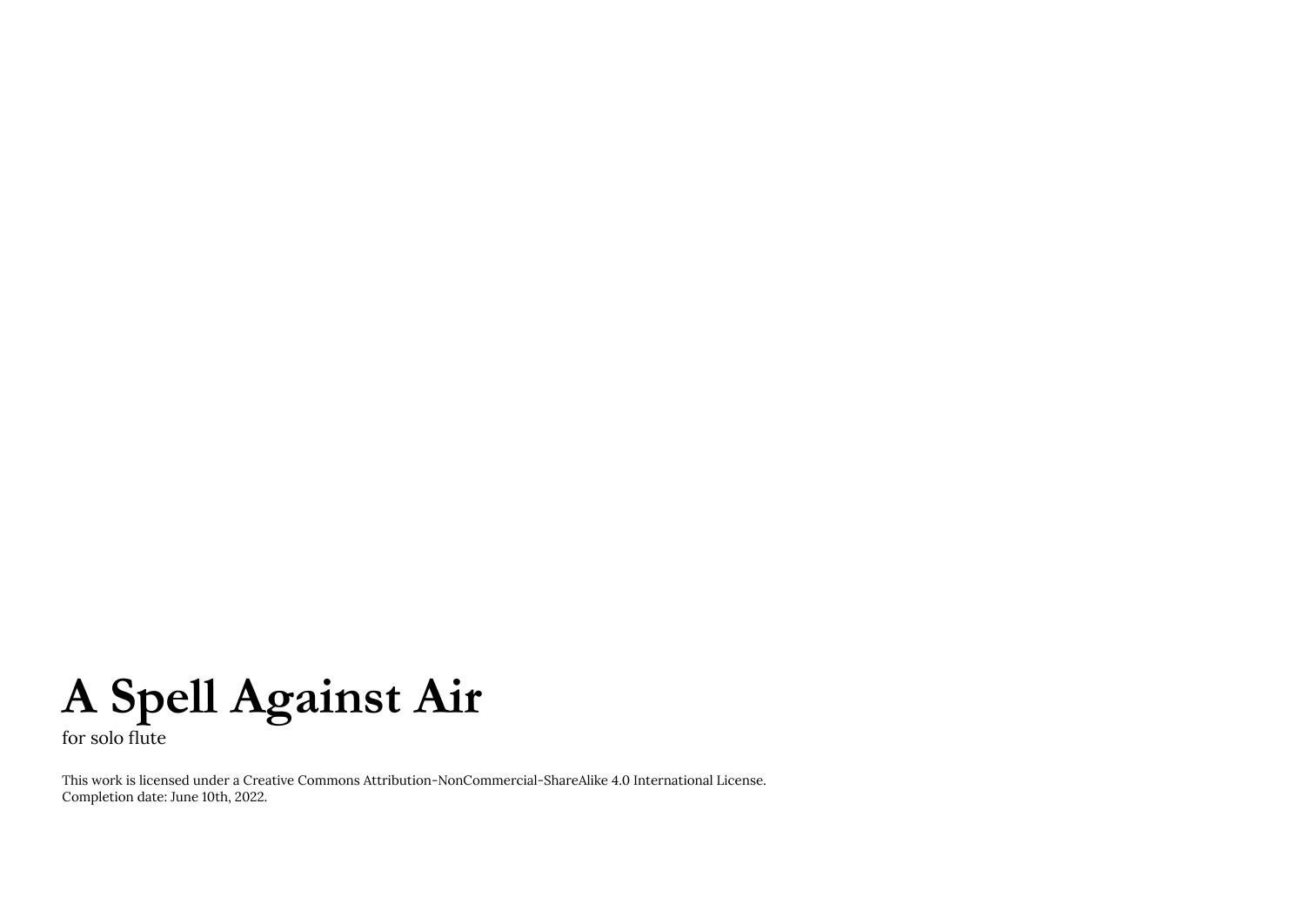Tempi indicated using metronome marks are exact. However, when a *rit*. or an *accel*. indication is immediately followed by a tempo indication, it doesn't necessarily mean that this particular indication is to be reached via deceleration or acceleration. It's up to the performer to choose the amount of change necessary for a passage.

Dynamic indications can be read as approximations in case a section or a note presents difficulties; they are exact otherwise. The scale is *pp* < *p* < *mp* < *mf* < *f* < *ff*. A few notes carry an *al niente* hairpins, which mean that the note in question should fade to the lowest possible volume level. Notes with accents may have a slightly shorter duration than indicated.

The epigraph is a poem by the Turkish poet Özdemir Asaf. It is called *Anmat Unutmak* and was translated by Melis Şeyhun Çalışlar (in *Yıldız Moran: Zamansız Fotoğraflar*) as:

## *To remember to forget*

*There are two kinds of ends One looks ahead and behind, The other looks not behind, but ends what is behind.*

The title has the verbs in infinitive form. The Turkish word *nokta* means "period", the punctuation mark, not necessarily an "end", and the last line refers to finishing a sentence.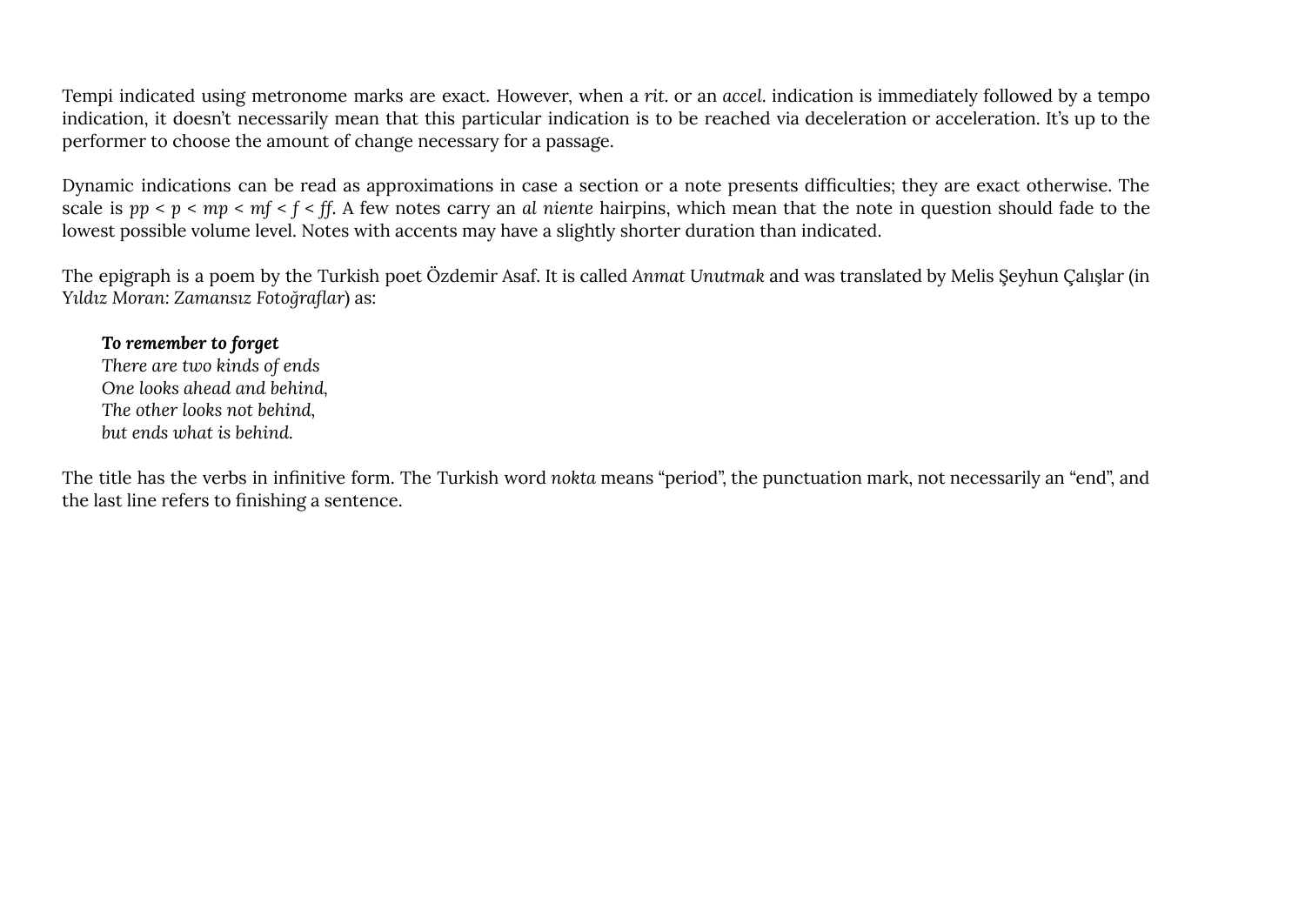## A Spell Against Air

İki tür nokta var na nokea eur<br>Biri önüne ve ardına bakar,<br>Biri ardına bakmaz,<br>Ardını noktalar.









Jashiin

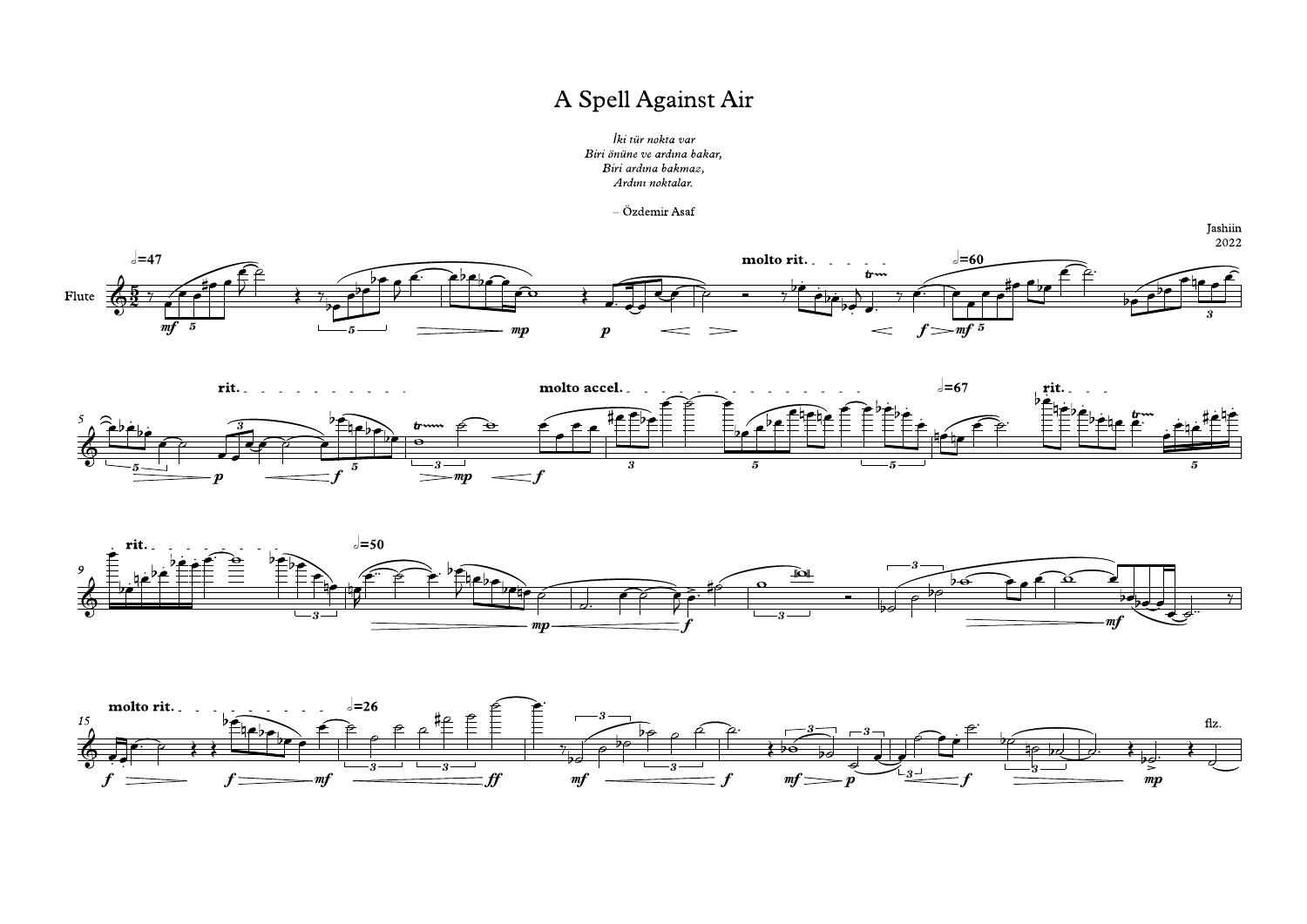







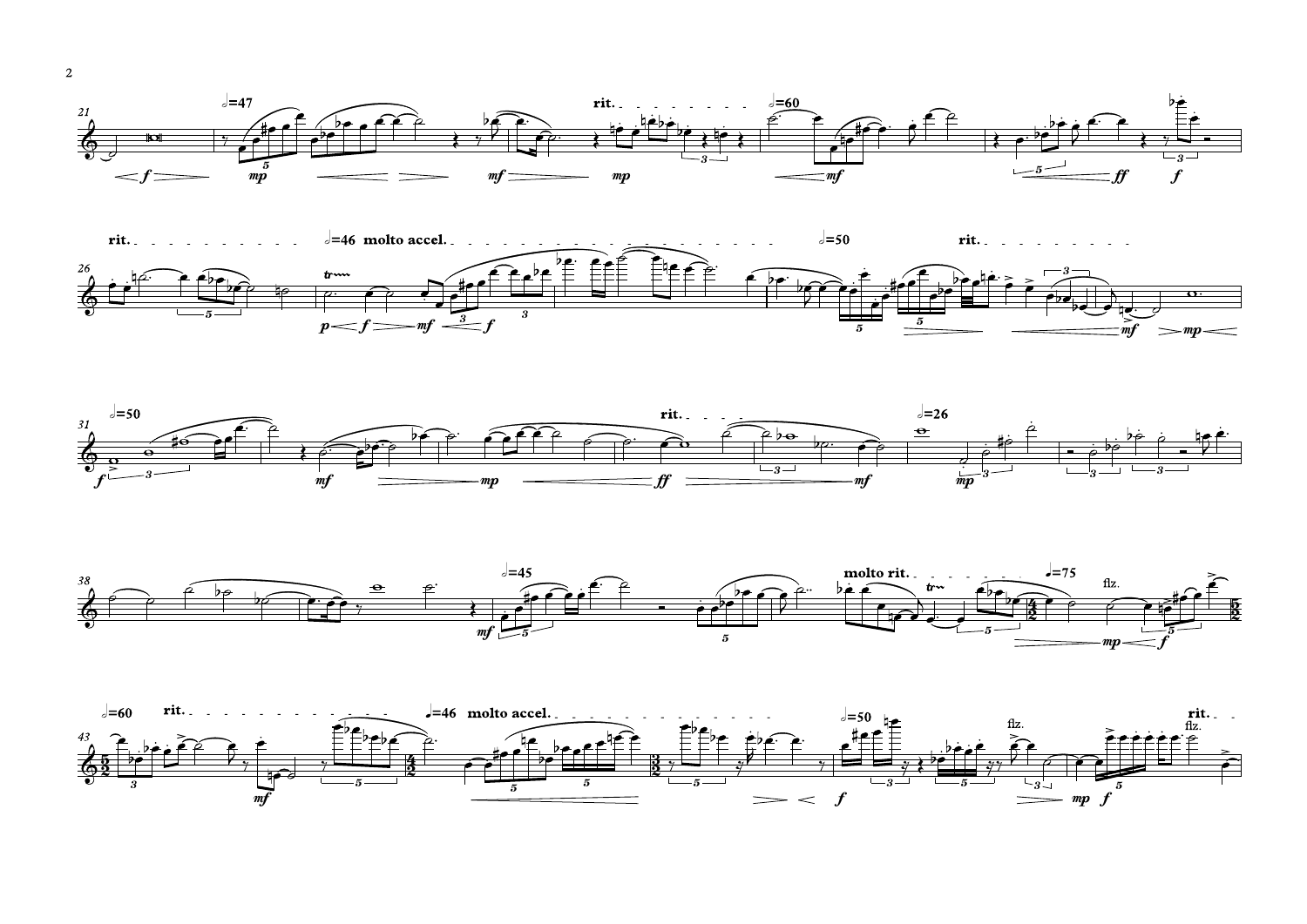





 $3<sup>1</sup>$ 



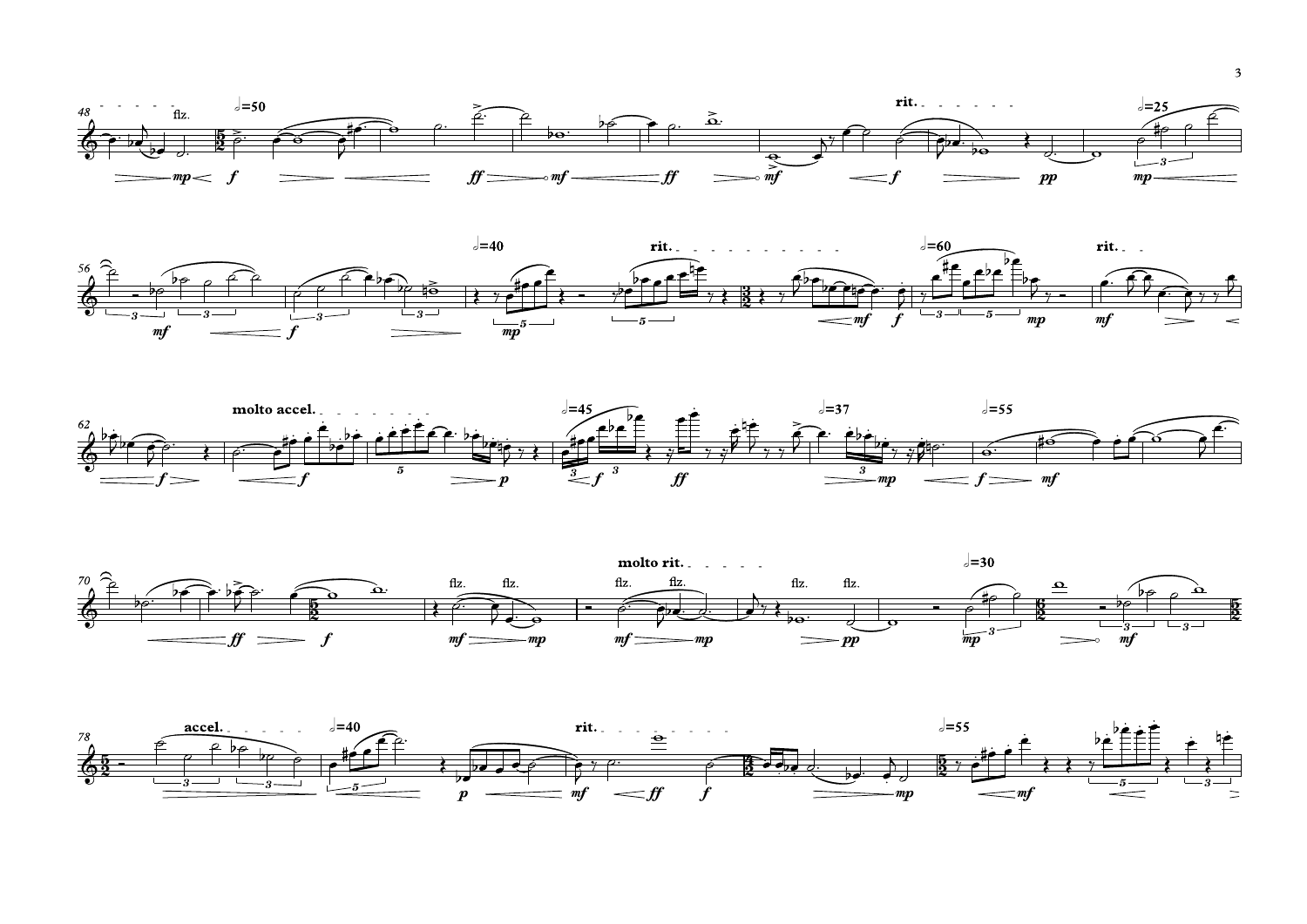







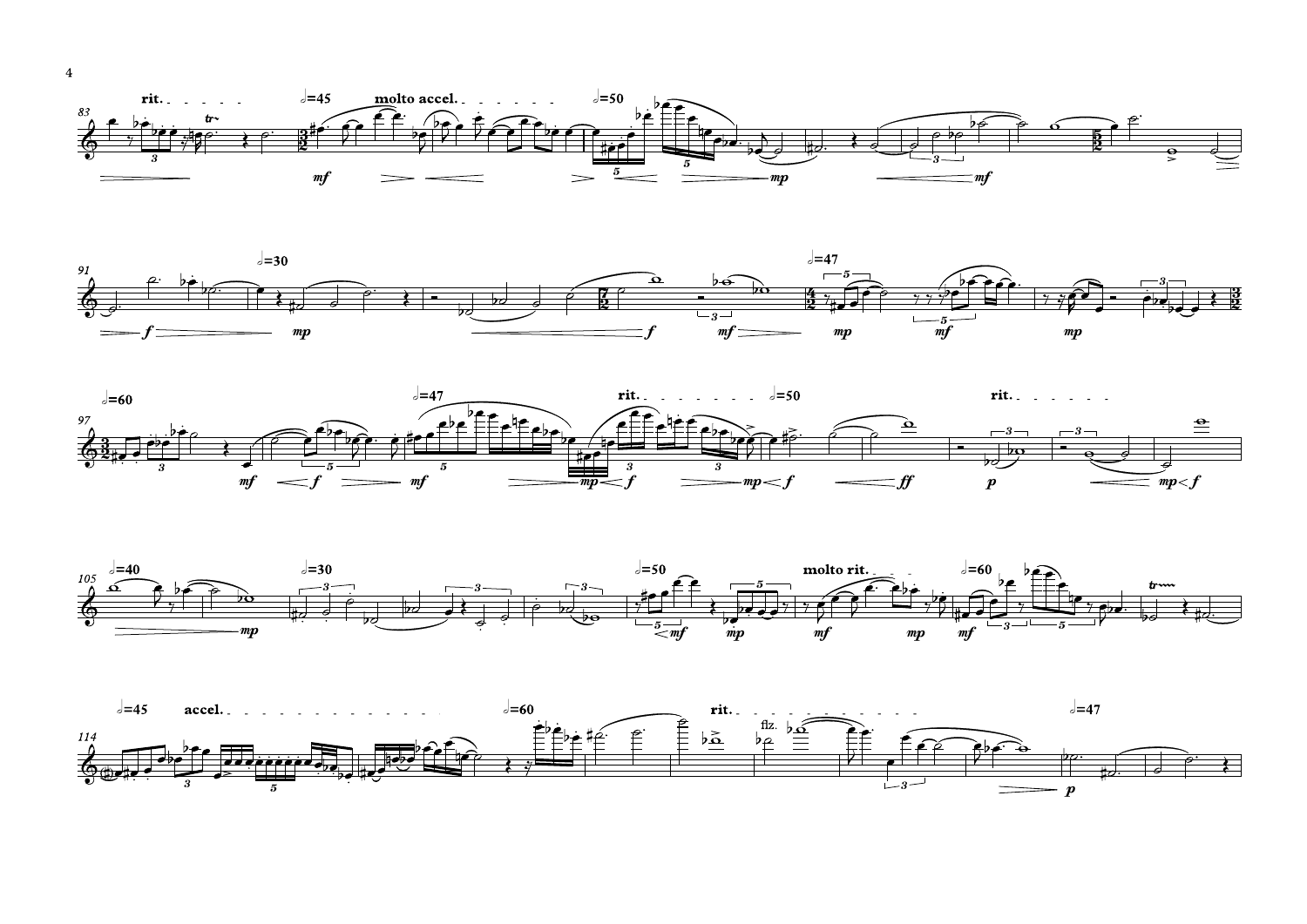



![](_page_6_Figure_2.jpeg)

![](_page_6_Figure_3.jpeg)

![](_page_6_Figure_4.jpeg)

![](_page_6_Figure_5.jpeg)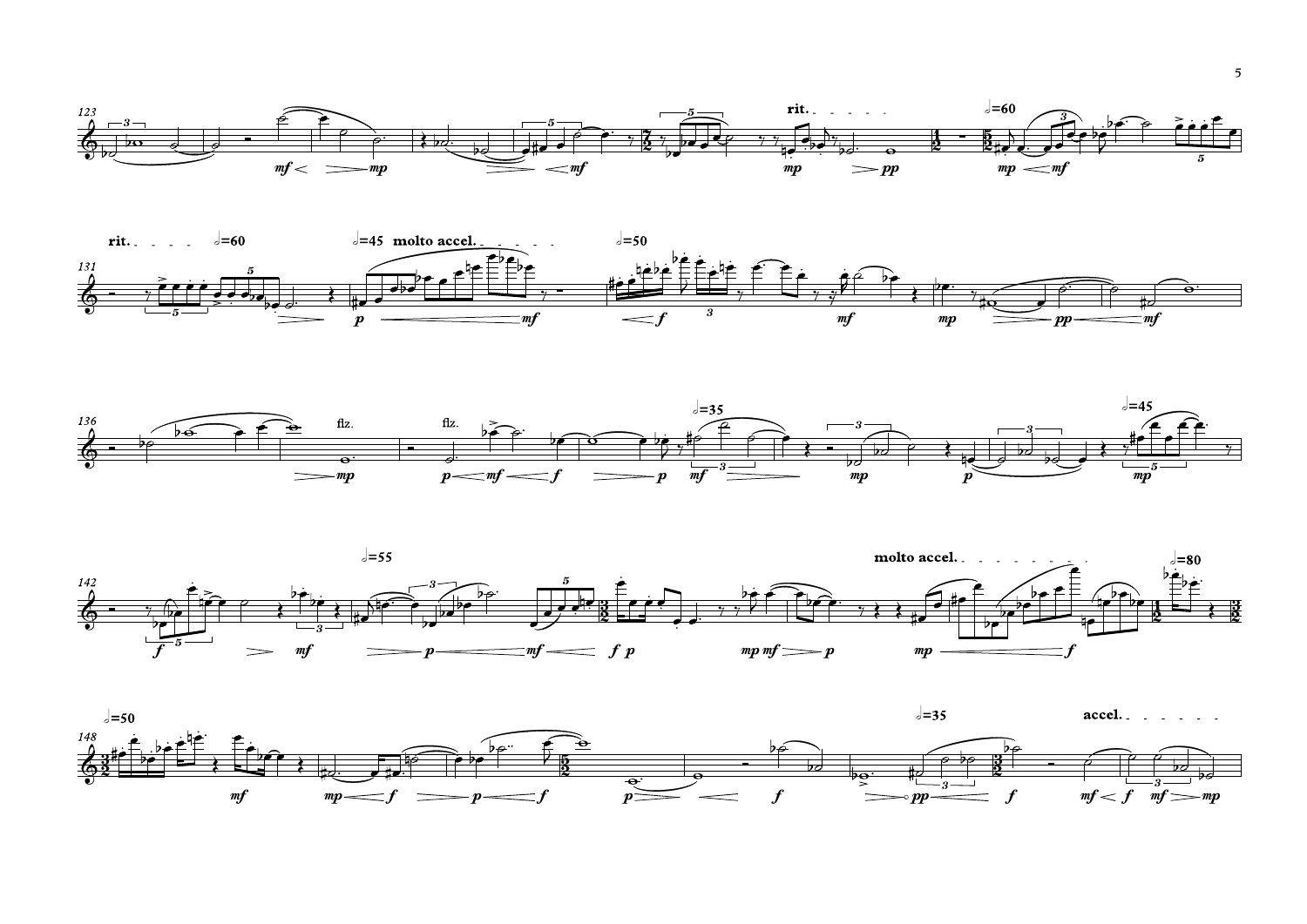![](_page_7_Figure_0.jpeg)

![](_page_7_Figure_1.jpeg)

![](_page_7_Figure_2.jpeg)

![](_page_7_Figure_3.jpeg)

![](_page_7_Figure_4.jpeg)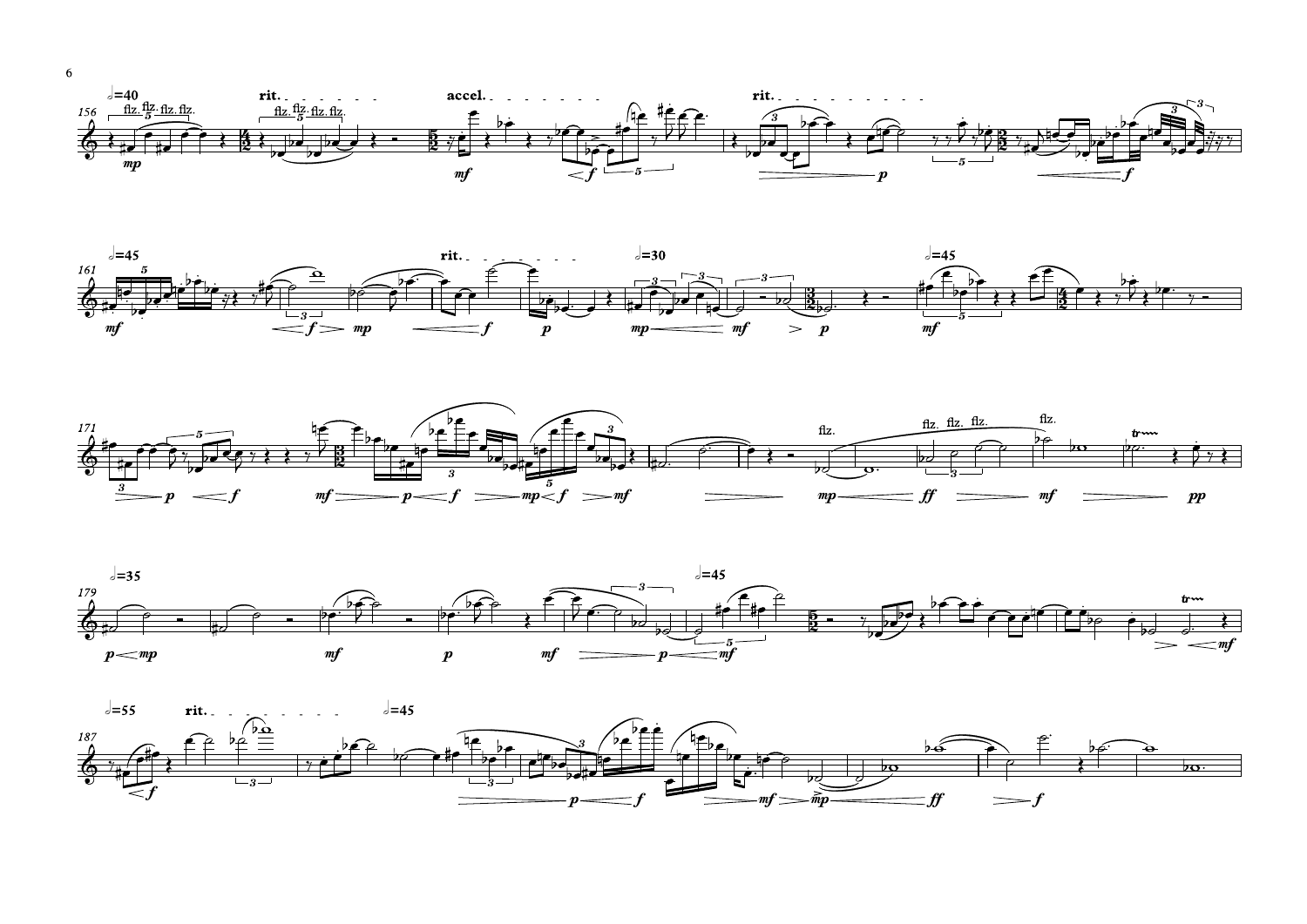![](_page_8_Figure_0.jpeg)

![](_page_8_Figure_1.jpeg)

![](_page_8_Figure_2.jpeg)

![](_page_8_Figure_3.jpeg)

![](_page_8_Figure_4.jpeg)

![](_page_8_Figure_5.jpeg)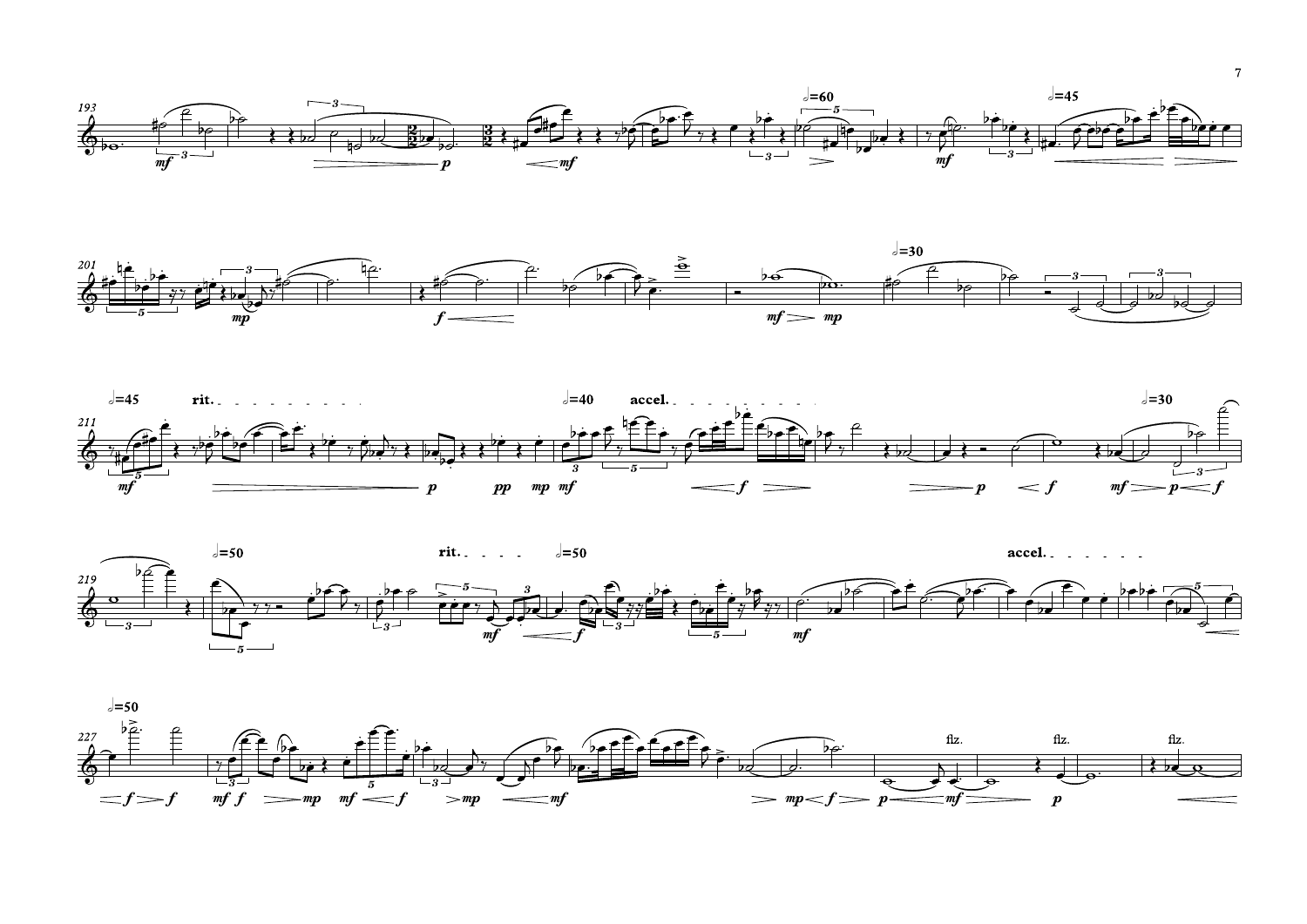![](_page_9_Figure_0.jpeg)

![](_page_9_Figure_1.jpeg)

![](_page_9_Figure_2.jpeg)

![](_page_9_Figure_3.jpeg)

![](_page_9_Figure_4.jpeg)